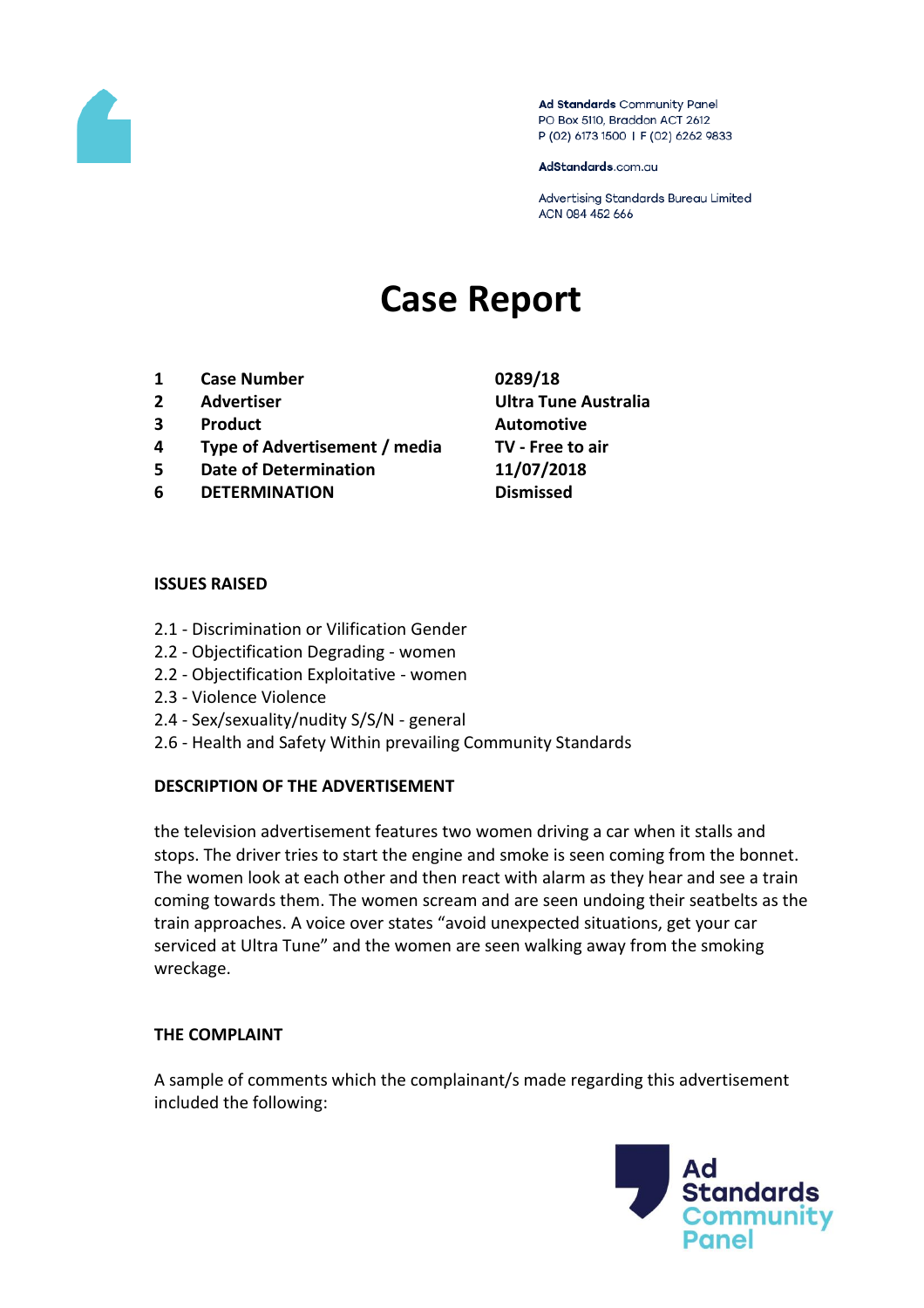

*This old sexist and offensive dad portrays women as stupid bimbos - adding to the potential issues of violence against women where women are seen and valued as sexual objects.*

## **THE ADVERTISER'S RESPONSE**

Comments which the advertiser made in response to the complainant/s regarding this advertisement include the following:

*Advertisement Complaint References 0289/18*

*We refer to your email letter of 13 June 2018 attaching an email complaint concerning Ultra Tune Australia Ltd's further amended train wreck advertisement broadcast on free-to-air (Channel 7).*

*The advertisement in question is a 30 second further amended version of the trainwreck advertisement. The advertisements can be viewed at the following link:*

*https://ultratunehomy.sharepoint.com/:v:/g/personal/albertc\_team\_ultratune\_com\_au/EegH8fFiZdDpUePRyFMDfIBVOziD3GcLbeIr6wwc7Savg?e=3O3fU5*

*The advertisement's CAD reference number is P3IV2ROA.*

*Preliminary comments*

*The advertisement is an amended version of the original train wreck advisements ("Original Advertisement") created in 2016. The Advertising Standards Bureau considered the Original Advertisement (case number 0020/16) where it upheld the complaints on the basis of a breach of 2.1 of the then Code.*

*The advertisement amendments include, inter alia, scene editing, and removal all reference to train tracks until the train approaches when the actors are shown to immediately remove their seatbelts to exit the vehicle.*

*Detailed responses*

*We note the issues raised by your letter (sections 2.1, 2.2, 2.3, 2.4, 2.6 and 2.7 of the Code) and respond as follows:*

*2.1 Discrimination or Vilification Gender*

*Section 2.1 of the Code provides:*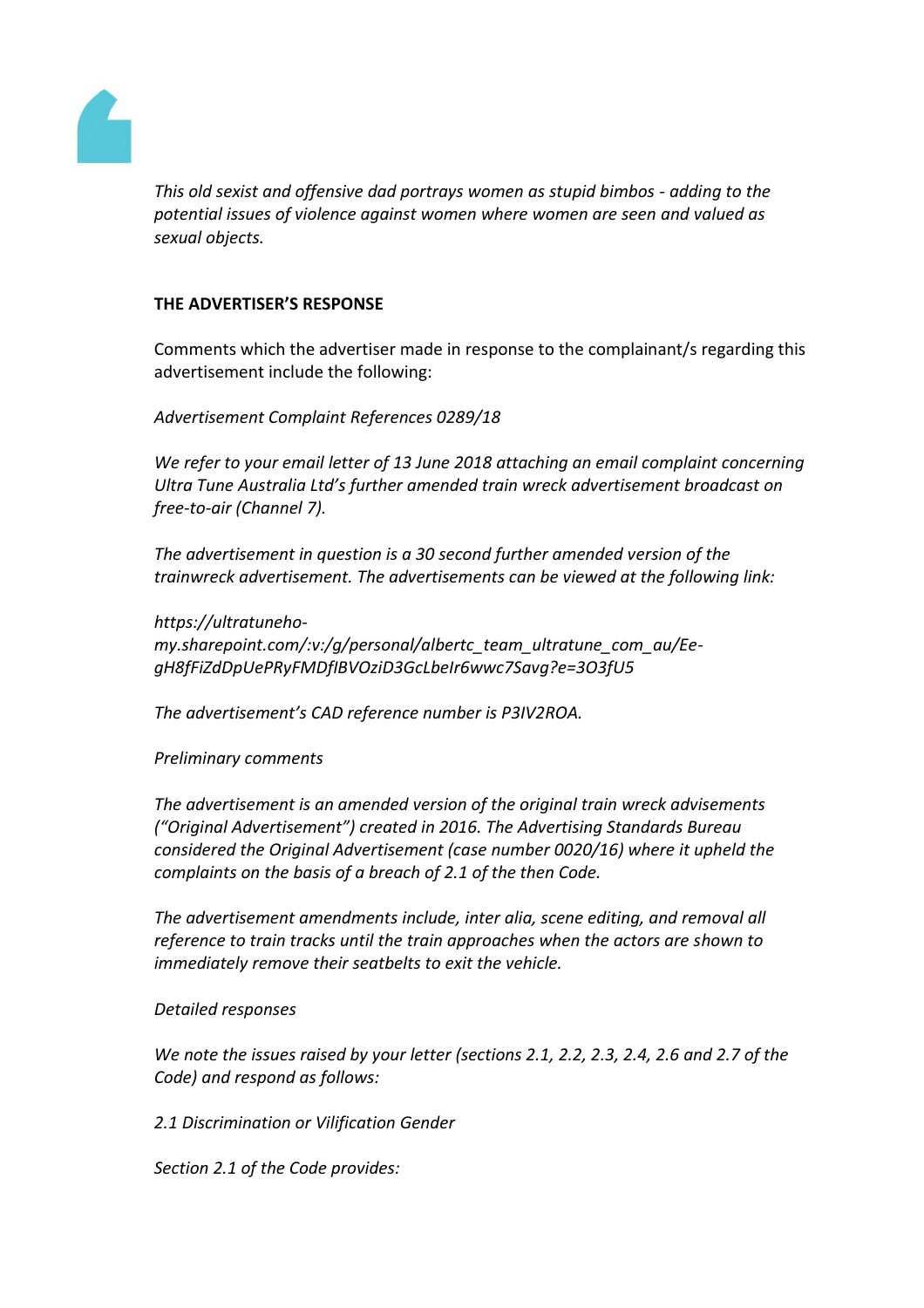

*"Advertising or Marketing Communication shall not portray people or depict material in a way which discriminates against or vilifies a person or section of the community on account of race, ethnicity, nationality, gender, age, sexual preference, religion, disability, mental illness or political belief."*

*The Practice Note elaborates on the above by saying:*

*Discrimination - unfair or less favourable treatment;*

*Vilification - humiliation, intimidation, incites hatred, contempt or ridicule.*

*In case 0020/16, the Board, inter alia, stated that:*

*"The Board noted that the intent of the advertisement is to depict two women unexpectedly breaking down – with the advertiser suggesting that regular services from Ultratune will prevent such an 'unexpected situation.' The Board accepted that the intent of the advertisement it to show an unrealistic situation. However the Board considered that the women are depicted as unintelligent in the way in which they sit passively, with blank faces, in the car on the train tracks and also in the way they appear to not notice the oncoming train. This behaviour, in the Board's view, makes the women appear unintelligent and presents them in a stereotypical helpless female situation. In the Board's view, the depiction of the women's reaction to their situation is a negative depiction of women and does amount to vilification of women."*

*In case 0175/16, the Board considered a differently amended version of the Original Advertisement. The Board upheld the complaints in that case under this section.*

*The amendments contained in this advertisement have been designed to specifically address the Board's determinations in 0020/16 and 0175/16; namely:*

*(a) Upon the vehicle breaking down, the actors shown to actively and thoughtfully investigate cause of the break down and to restart the vehicle. Although some perplexity is displayed (which is a normal reaction), they are shown to be cognisant of the vehicle stopping (and situation), looking they actively and thoughtfully looking around the vehicle for the cause of the breakdown whilst attempting to restart the vehicle. Those actions by the women are better than normal of any person in a similar situation and devoid of any ridicule.*

*(b) After the initial shock of hearing the oncoming training, the actors have the presence of mind to take immediate and positive action to escape the vehicle, thereby clearly showing the viewer their self-empowerment and that their escape is not the result of luck.*

*By these amendments and in particular the amendment referred at (b), it is submitted*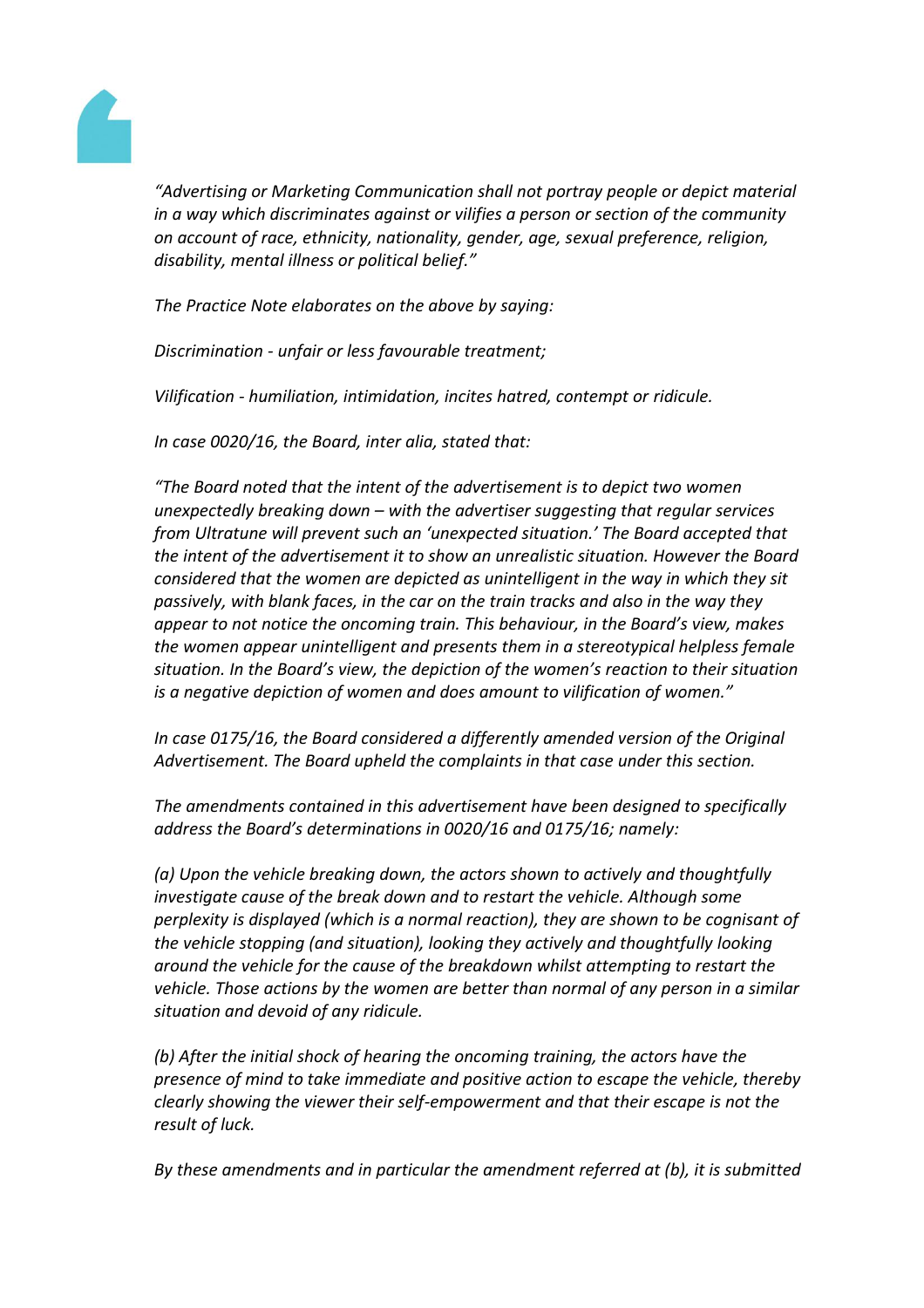

*this advertisement does not ridicule nor vilify women. We also refer to case number 040/16 where the Board dismissed the complaints and submit that the these amendments clearly show the actors become aware of their situation and are able to rescue themselves.*

*In both cases 0020/16 and 175/16, the Board raised and considered other concerns under section 2.1 but found that they did not breach this section. We refer to and reply upon the determinations of the Board on those concerns in response.*

*2.2 Objectification Exploitative and degrading – women*

*Section 2.2 of the Code states that*

*"Advertising or marketing communications should not employ sexual appeal … in a manner which is exploitative or degrading of any individual or group of people."*

*I submit that in cases 020/16 and 175/16 the Board considered and separately determined that the advertisement were neither "exploitative" nor "degrading". a. The Board did determine the advertisement was not "exploitative" as consistent with previous case 093/12 the women's clothing "is not an unusual style of clothing for women to wear on a night out and the women's physical features are not the focus of the advertisement".*

*b. The Board also determined that the advertisements was not "degrading" as "while the women are portrayed as sexy, they are also portrayed as confident, and in the Board's view the overall manner in which the women are depicted in the advertisement does not use their sexual appeal in a manner that is degrading". It is submitted this is further enhanced with the new amendments made.*

*2.3 Violence - violence and Violence – causes alarm and distress*

*Section 2.3 of the Code states that:*

*"Advertising or Marketing Communications shall not present or portray violence unless it is justifiable in the context of the product or service advertised".*

*We refer to the Board's previous decisions in cases 0020/16 and 0175/16 where the Board dismissed the complaints relating to this section. We refer to and reply upon the determinations of the Board on those concerns in response.*

*2.4 Sex/sexuality/nudity S/S/N - general*

*Section 2.4 of the Code provides:*

*"Advertising or Marketing Communications shall treat sex, sexuality and nudity with*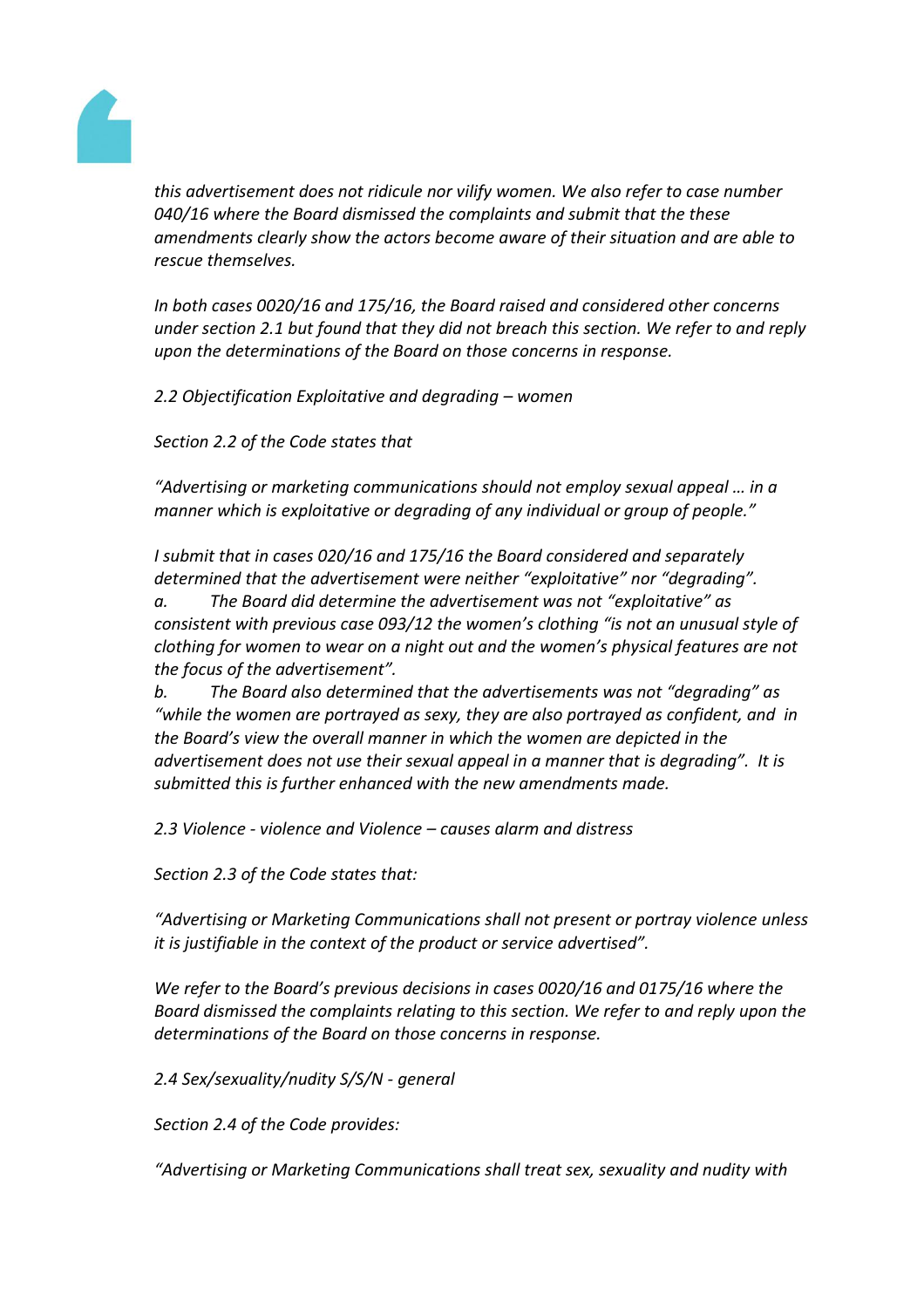

*sensitivity to the relevant audience".*

*We refer to the Board's previous decisions in cases 0020/16 and 0175/16 where the Board dismissed the complaints relating to this section. We refer to and reply upon the determinations of the Board on those concerns in response.*

*2.6 Health and Safety within prevailing community standards*

*Section 2.6 of the Code states that*

*"Advertising or Marketing Communications shall not depict material contrary to Prevailing Community Standards on health and safety".*

*We refer to the Board's previous decisions in cases 0020/16 and 0175/16 where the Board dismissed the complaints relating to this section. We refer to and reply upon the determinations of the Board on those concerns in response.*

*2.7 Clearly Distinguishable Advertising*

*Section 2.7 of the Code states that*

*"Advertising or Marketing Communications shall be clearly distinguishable as such to the relevant audience.".*

*The complaints do not raise any issue relating to this section. We submit that the advertisements are clearly advertising.*

#### *Conclusion*

*For the reasons above, we do not believe the advertisement breaches the Code in any way.*

#### **THE DETERMINATION**

The Ad Standards Community Panel ("Panel") considered whether this advertisement breaches Section 2 of the Advertiser Code of Ethics (the "Code").

The Panel noted the complainant's concerns that the advertisement objectified women and is sexist.

The Panel viewed the advertisement and noted the advertiser's response.

The Panel noted that the television advertisement features two women driving a car when it stalls and stops. The driver tries to start the engine and smoke is seen coming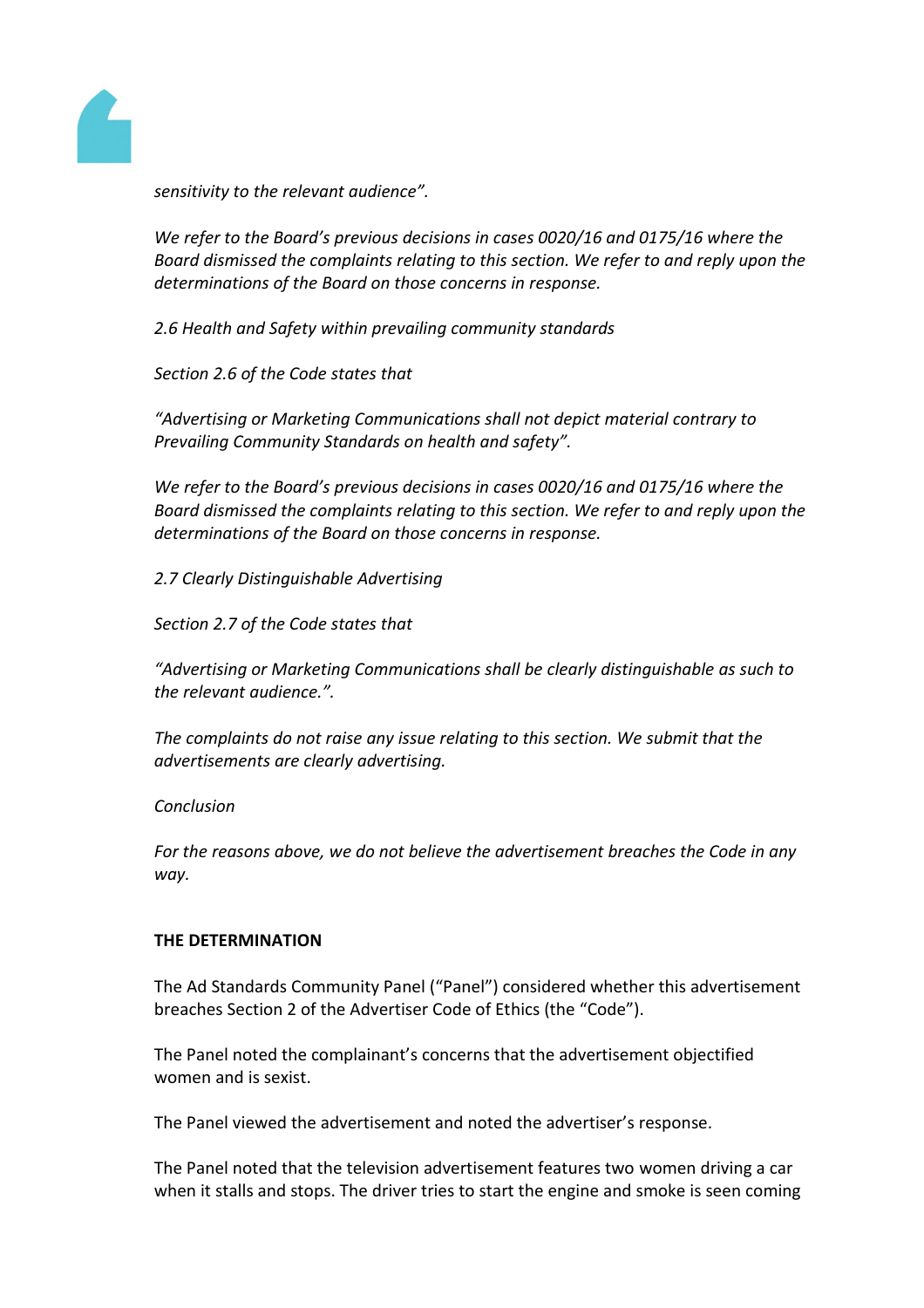

from the bonnet. The women look at each other and then react with alarm as they hear and see a train coming towards them. The women scream and are seen undoing their seatbelts as the train approaches. A voice over states "avoid unexpected situations, get your car serviced at Ultra Tune" and the women are seen walking away from the smoking wreckage.

The Panel first considered whether the advertisement complied with Section 2.1 of the Code which requires that 'advertisements shall not portray or depict material in a way which discriminates against or vilifies a person or section of the community on account of race, ethnicity, nationality, gender, age, sexual preference, religion, disability, mental illness or political belief.'

The Panel noted the Practice Note to Section 2.1 of the Code which provides the following definitions:

"Discrimination – unfair or less favourable treatment Vilification – humiliates, intimidates, incites hatred, contempt or ridicule".

The Panel noted the complainant's concerns that the advertisement is sexist and portrays women as stupid bimbos.

The Panel noted it had considered and upheld complaints about two previous versions of this advertisement in cases 0020/16 and 0176/16, and that the advertisement had been further modified in line with the Panel's decision.

## In Case 0020/16, after an Independent Review:

"Overall the Board considered that the advertisement presents women as ridiculous suggesting that they don't look after their cars, react passively to breaking down, and are unaware of their surroundings. The Board considered that the advertisement does encourage ridicule of women and therefore does portray or depict material in a manner which is vilifying of a person or section of the community on account of gender."

## In Case 0176/16:

"The Board viewed the modified advertisement and considered that whilst some very minor changes have been made – notably at the 10 second mark where in the original version the two women look at one another but in the modified version they don't – in the Board's view these changes do not alter the overall impression given by the advertisement in that the women appear unintelligent and until the last minute are completely unaware of their surroundings or the danger they are in."

The Panel noted the advertiser's response that further amendments have been made to the advertisement designed to address the Panel's determinations in 0020/16 and 0175/16, namely the women in the advertisement have been depicted as actively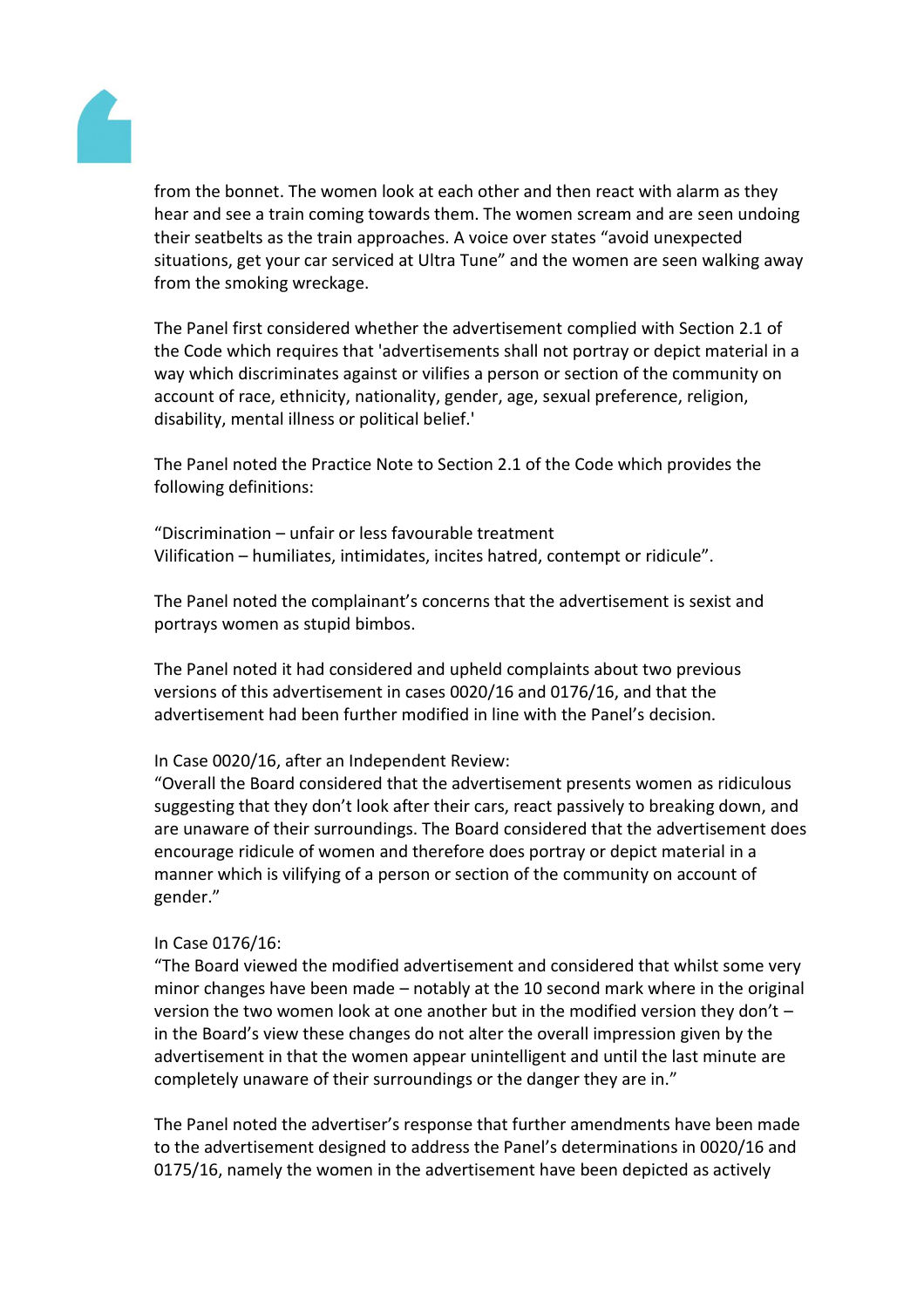

attempting to investigate what is wrong with the vehicle and that after the initial shock of hearing an oncoming train the women take immediate action to escape.

The minority of the Panel considered that the overall impression of the advertisement plays on the negative gender stereotype that women are bad drivers and are unable to look after their own cars.

Further, the minority of the Panel considered that the women are shown to be completely unaware of their surroundings and do not notice that the car has stopped on a railway crossing. The Panel considered that the women's inability to notice their location further added to the overall negative impression of the women in the advertisement.

The minority of the Panel considered that the content of the advertisement continued to ridicule the women based on negative gender stereotypes, and that the modifications made to this advertisement were not sufficient to negate this.

The minority of the Panel considered that the modified version of the advertisement did vilify the women on account of their gender.

The majority of the Panel however noted that the situation that the women were involved in, the car breaking down with steam coming out of the bonnet, was a situation that could happen to anyone, regardless of gender.

The majority of the Panel considered that after the car breaks down the driver takes action to try and rectify the situation by turning the key and attempting to start the engine. The majority of the Panel noted that the car was not shown to be on the train tracks until the passenger hears the oncoming train and notices the light.

The majority of the Panel considered that until this point it is not evident that the women have broken down in an unsafe location, and considered that the actions of the women up until this point were reasonable and understandable in that situation.

The majority of the Panel noted that after the women notice the oncoming train they take immediate action to remove their seatbelts and leave the vehicle for safety.

The majority of the Panel considered that the women were shown taking action to save themselves immediately after the threat has been realised. The majority of the Panel considered that the women were shown as confident and in control, and were not shown in a way which discriminated against or vilified the women.

The Panel considered that the modified version of the advertisement did not breach Section 2.1 of the Code.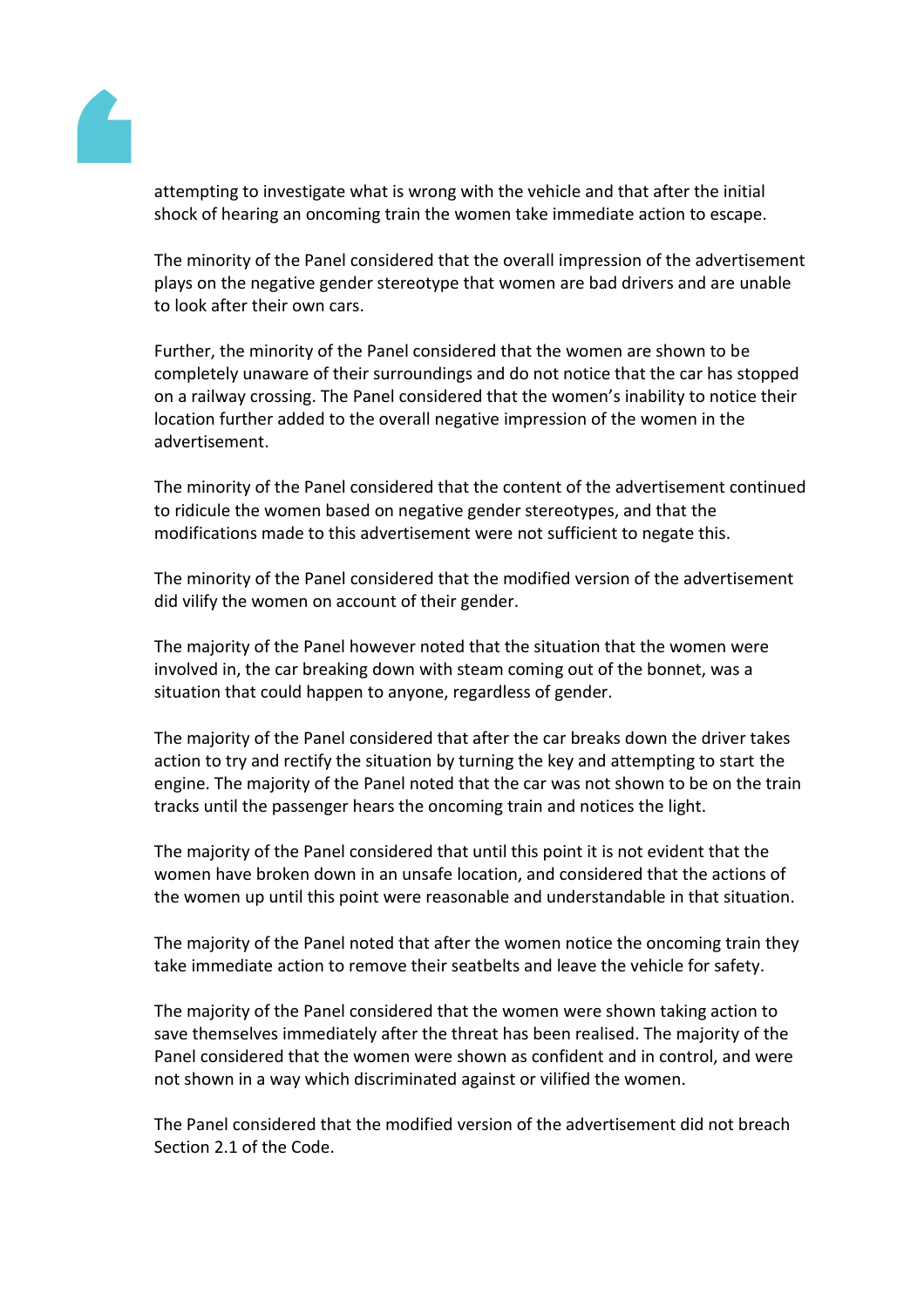

The Panel considered whether the advertisement was in breach of Section 2.2 of the Code. Section 2.2 of the Code states: "Advertising or marketing communications should not employ sexual appeal in a manner which is exploitative or degrading of any individual or group of people."

The Panel noted that this section of the Code had been updated since the previous version of the advertisement was considered.

The Panel noted the AANA Practice Note which provides guidance on the meaning of the terms exploitative and degrading:

Exploitative - (a) taking advantage of the sexual appeal of a person, or group of people, by depicting them as objects or commodities; or (b) focussing on their body parts where this bears no direct relevance to the product or service being advertised. Degrading – lowering in character or quality a person or group of people.

The Panel noted the complainant's concerns that the advertisement depicts the women as sexual objects.

The Panel noted the advertiser's response that in case 0020/16 and 0175/16 the Panel had determined that the advertisement were neither exploitative nor degrading.

The Panel considered that throughout the advertisement the women were shown to be in control, and at the conclusion of the advertisement the women were shown walking purposefully away from the wreckage.

The Panel noted that the women are dressed consistently with the way some women dress and considered that their clothing choices were not unreasonable or inappropriate for driving and could not be considered exploitative.

The Panel noted that the advertisement is using the sexual appeal of the women, but that the advertisement does not depict the women as objects, unnecessarily or inappropriately focus on their body parts or lower them in character or quality.

The Panel acknowledged that some members of the community would prefer that women were not portrayed in advertisements in a way that takes unacceptable advantage of their sexual appeal, however considered that the advertisement did not employ sexual appeal in a manner which is exploitative or degrading of the women or women in general.

The Panel determined that the advertisement did not breach Section 2.2 of the Code.

The Panel considered whether the advertisement was in breach of Section 2.3 of the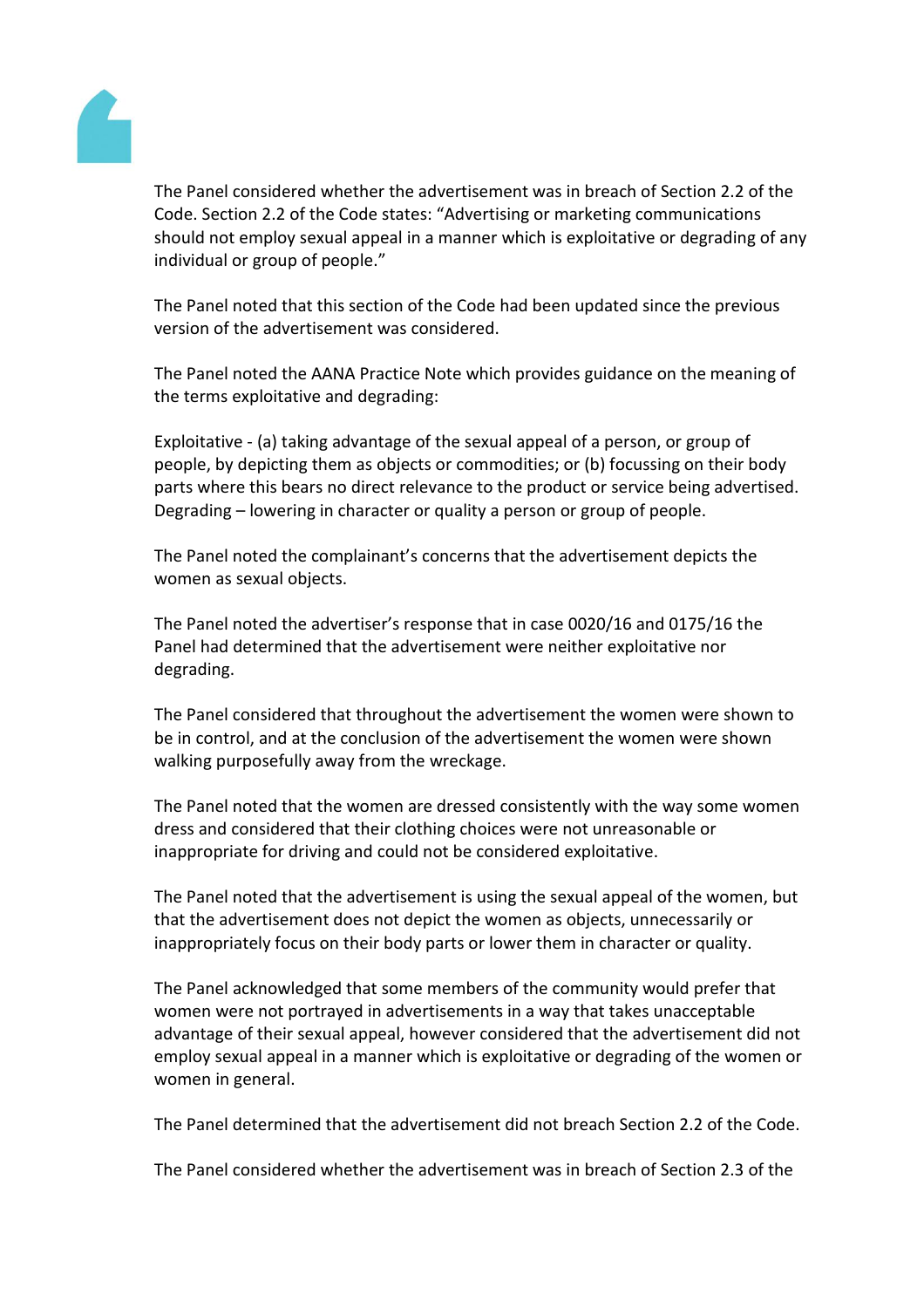

Code. Section 2.3 states: "Advertising or Marketing Communications shall not present or portray violence unless it is justifiable in the context of the product or service advertised".

The Panel noted that in case 0020/16:

"The Board noted the complainants' concerns that the depiction of a car being hit by a train is distressing to those who have lost a loved one in a similar manner. The Board acknowledged that this scene could cause concern to some members of the community based on their own personal experience but considered that the moment of impact is not actually shown and in the Board's view the depiction of the women walking away from the aftermath lends an unrealistic air to this scenario. The Board considered that the advertisement depicts a suggestion of imminent danger which proves to be a lucky escape and is not a depiction of violence."

Consistent with the determination in case 0020/16 the Panel considered that the modified version of this advertisement did present a suggestion of danger, but not a depiction of violence.

The Panel determined considered that the advertisement did not present or portray violence and determined that the advertisement did not breach Section 2.3 of the Code.

The Panel considered whether the advertisement was in breach of Section 2.4 of the Code. Section 2.4 of the Code states: "Advertising or Marketing Communications shall treat sex, sexuality and nudity with sensitivity to the relevant audience".

The Panel noted it had previously dismissed complaints about a previous version of this advertisement in case 0176/16 where:

"The Board noted that the women are wearing clothing consistent with going out for an evening and considered that while the women's cleavages are substantial the level of exposure is not excessive or inappropriate for evening wear.

The Board noted that the camera focuses on the women's reactions when they break down on the rail crossing and considered that the focus is on their faces and not their bodies.

The Board noted that when the women walk away from the aftermath of the train hitting their car they are shown to strut towards the camera. The Board noted that the women's actions are similar to the walking style of catwalk models and considered that their actions are confident, they are filmed from a distance which minimises the focus on particular parts of their bodies, and are not strongly sexualised."

Consistent with the determination in case 0176/16, the Panel considered that there is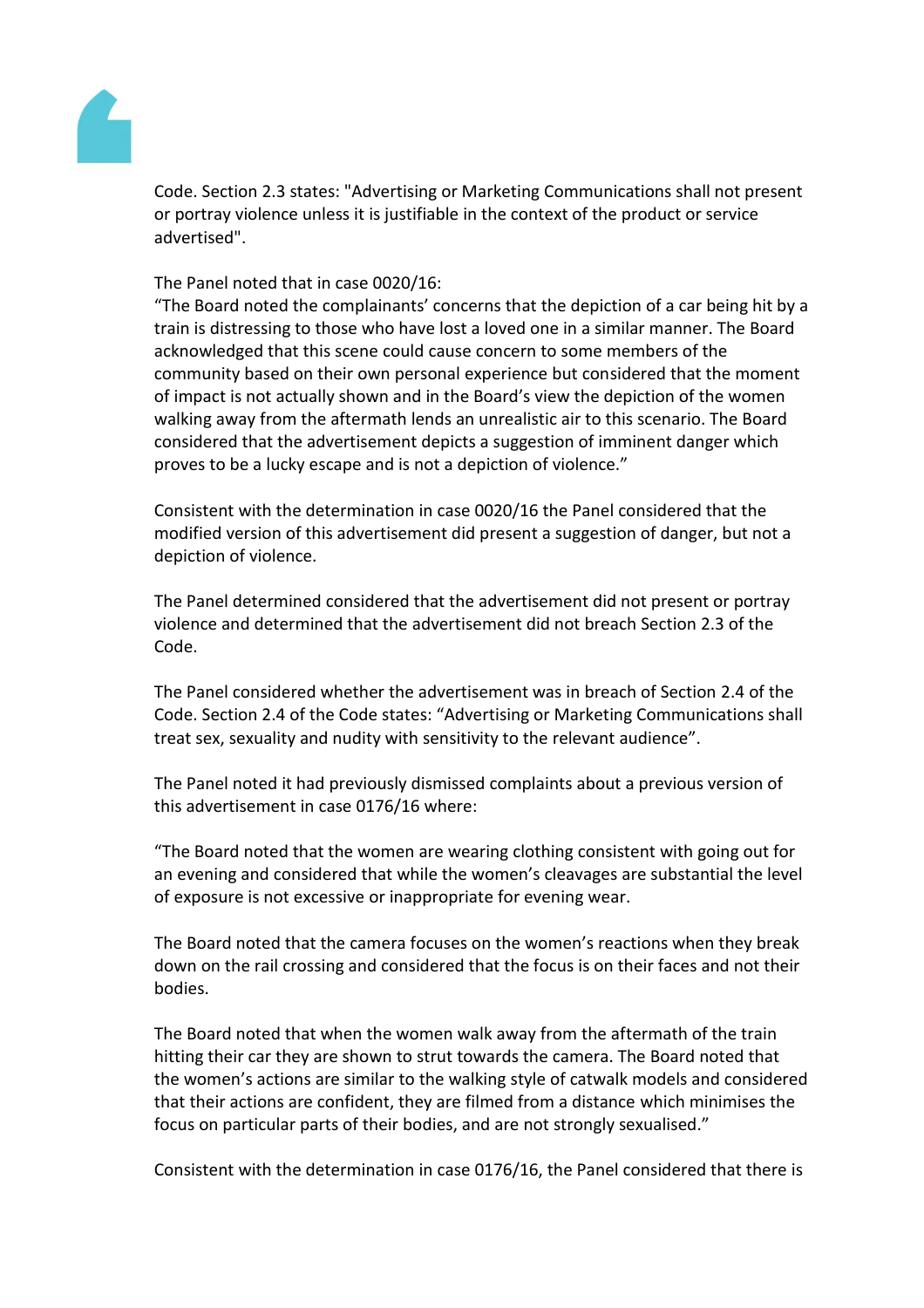

no focus on the women's body parts, they are appropriately covered and they are not strongly sexualised.

The Panel noted that the advertisement had been rated 'PG' by CAD and considered that overall the advertisement depicted two women wearing revealing clothing but did so in a manner that minimised the sexually suggestive impact of the advertisement and in the Panel's view did treat the issue of sex, sexuality and nudity with sensitivity to the relevant broad audience which would include children viewing the television with parental guidance.

The Panel determined that the advertisement did not breach Section 2.4 of the Code.

The Panel considered Section 2.6 of the Code. Section 2.6 of the Code states: "Advertising or Marketing Communications shall not depict material contrary to Prevailing Community Standards on health and safety".

The Panel considered that rail crossing safety is a genuine community concern but considered that in this instance the advertisement clearly depicts the women's actions as negative. The Panel noted that the voiceover enforces the negative connotation by describing the situation as an unexpected scenario which could have been avoided. The Panel noted that the woman survive the implied accident between the train and the car and considered that their survival is not misleading or presenting an unsafe message because the scenario of the women being able to walk away from such an accident is clearly an unrealistic outcome.

The Panel considered that the advertisement did not encourage or condone members of the community to copy the women's actions with regards to the unsafe crossing of rail tracks.

The Panel considered that the advertisement did not depict material contrary to Prevailing Community Standards on health and safety. The Panel determined that the advertisement did not breach Section 2.6 of the Code.

Finding that the advertisement did not breach the Code on any other grounds, the Panel dismissed the complaint.